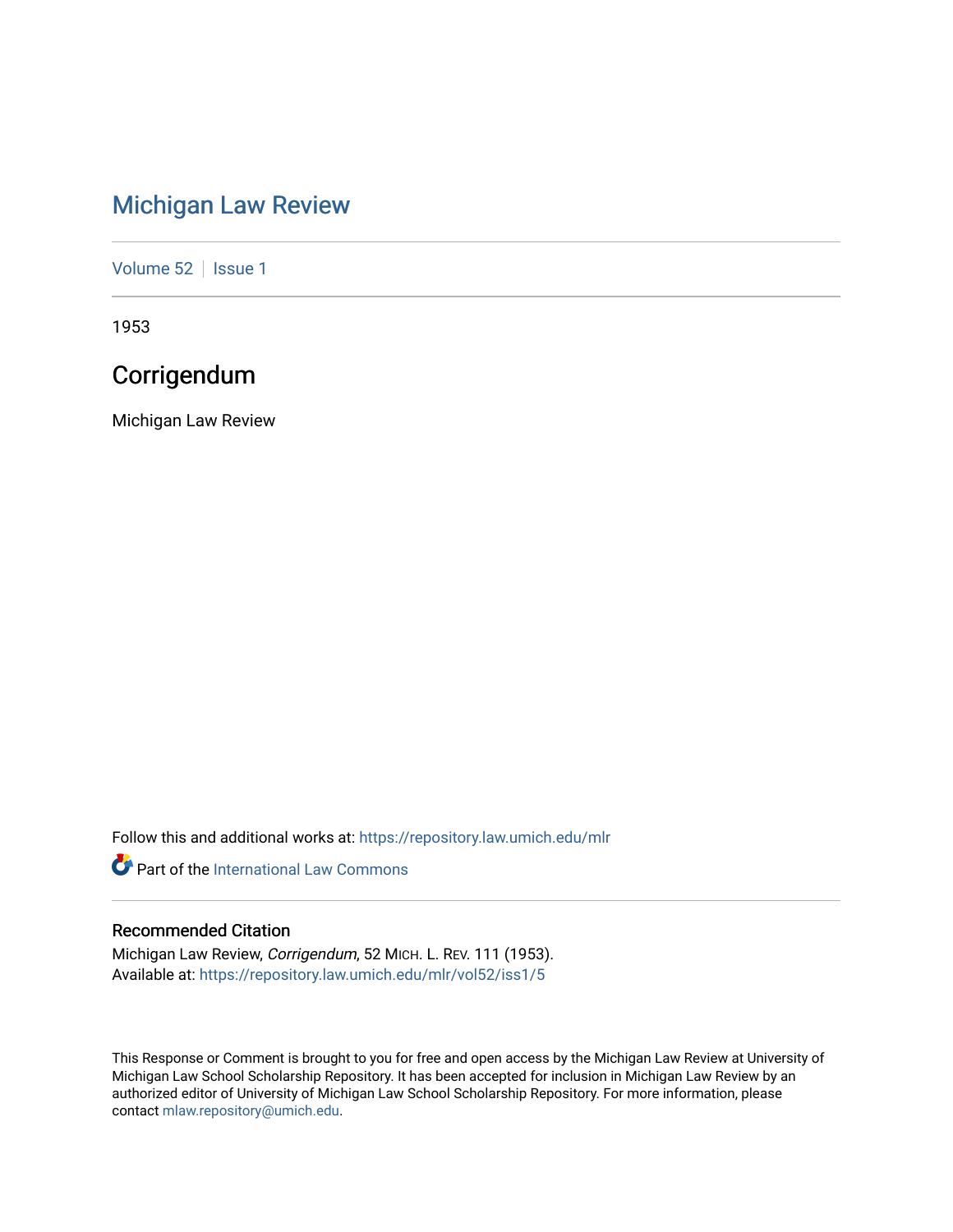## CORRIGENDUM

In the article by Professor Lawrence Preuss, "On Amending the Treaty-Making Power: A Comparative Study of the Problem of Self-Executing Treaties," in the June 1953 issue of the MICHIGAN LAW REVIEW, it is stated at page 1137, with reference to testimony by Mr. George A.